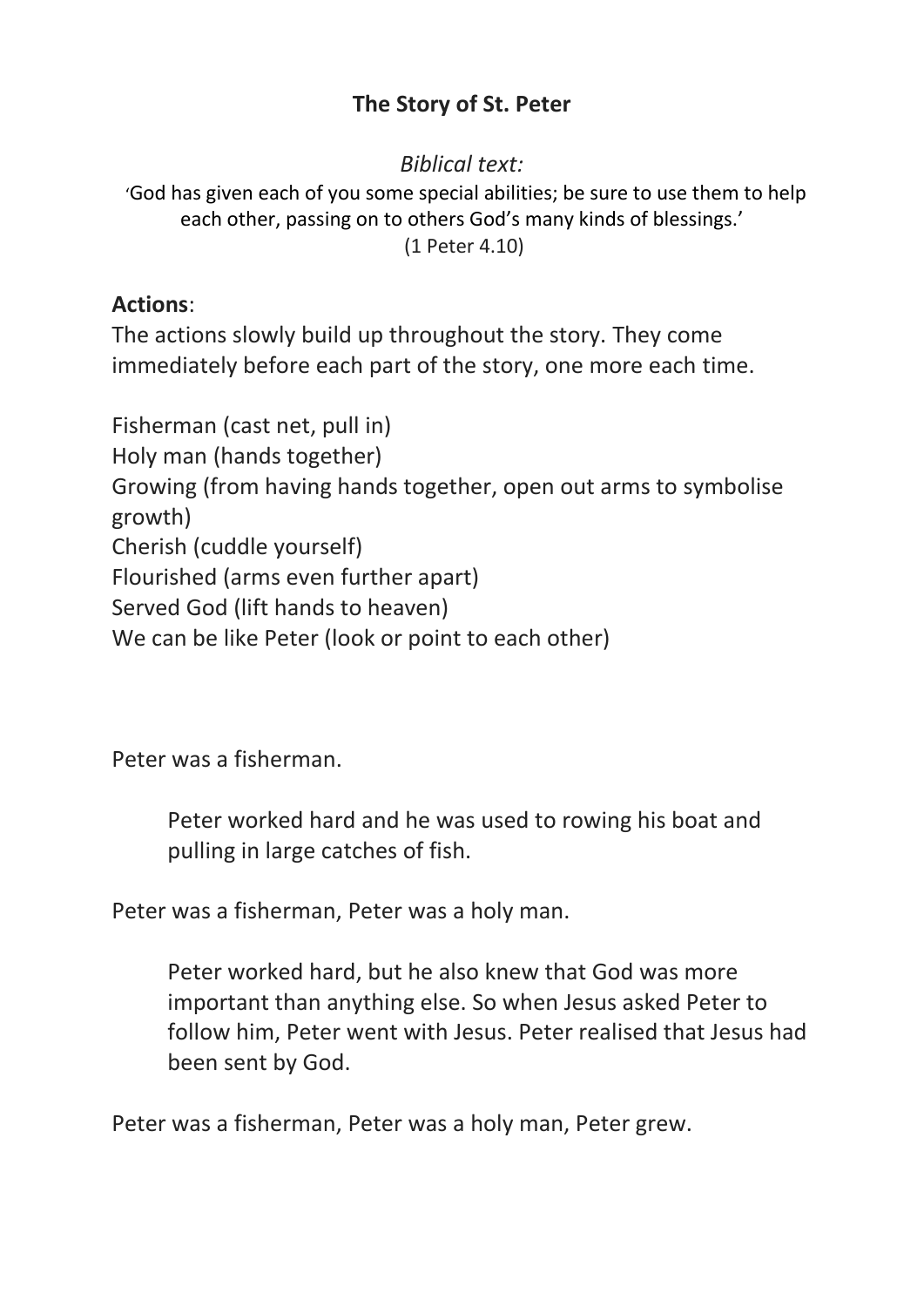Peter sometimes thought he knew what Jesus was all about. Sometimes he was right. But sometimes he was wrong. That was OK because it was only by being corrected by Jesus that Peter began to really understand that God's big idea was that everyone everyone should love and cherish one another.

Peter was a fisherman, Peter was a holy man, Peter grew, Peter learnt to cherish everyone, Peter flourished.

After Jesus had been killed, the most amazing thing happened to Peter. Peter met Jesus. Jesus was alive again! And that was a message that Peter just had to let everyone know about. Peter was still a fisherman. He sometimes still fished. But he also realised that he was good at telling others his amazing story, the amazing story about Jesus. As well as being a fisherman, Peter had found something he loved doing.

Peter was a fisherman, Peter was a holy man, Peter grew, Peter cherished everyone, Peter flourished, Peter served God and other people

And as Peter told his story, the story of Jesus, small groups came together in the places he had been. Some might have been fishermen, like Peter. Some might have been teachers, blacksmiths, merchants, or have had any job at all. They supported each other because everyone is good at something and no one is good at everything. Peter helped these small groups to understand Jesus' teaching for themselves and he served in other ways: he healed people and made sure that there was enough food to go around. Peter served them and they served one another and together they grew in faith, learnt to cherish each other and flourished. Those first groups became the Church.

Peter was a fisherman, Peter was a holy man, Peter grew, Peter cherished everyone, Peter flourished, Peter served God and other people. We can be like Peter.